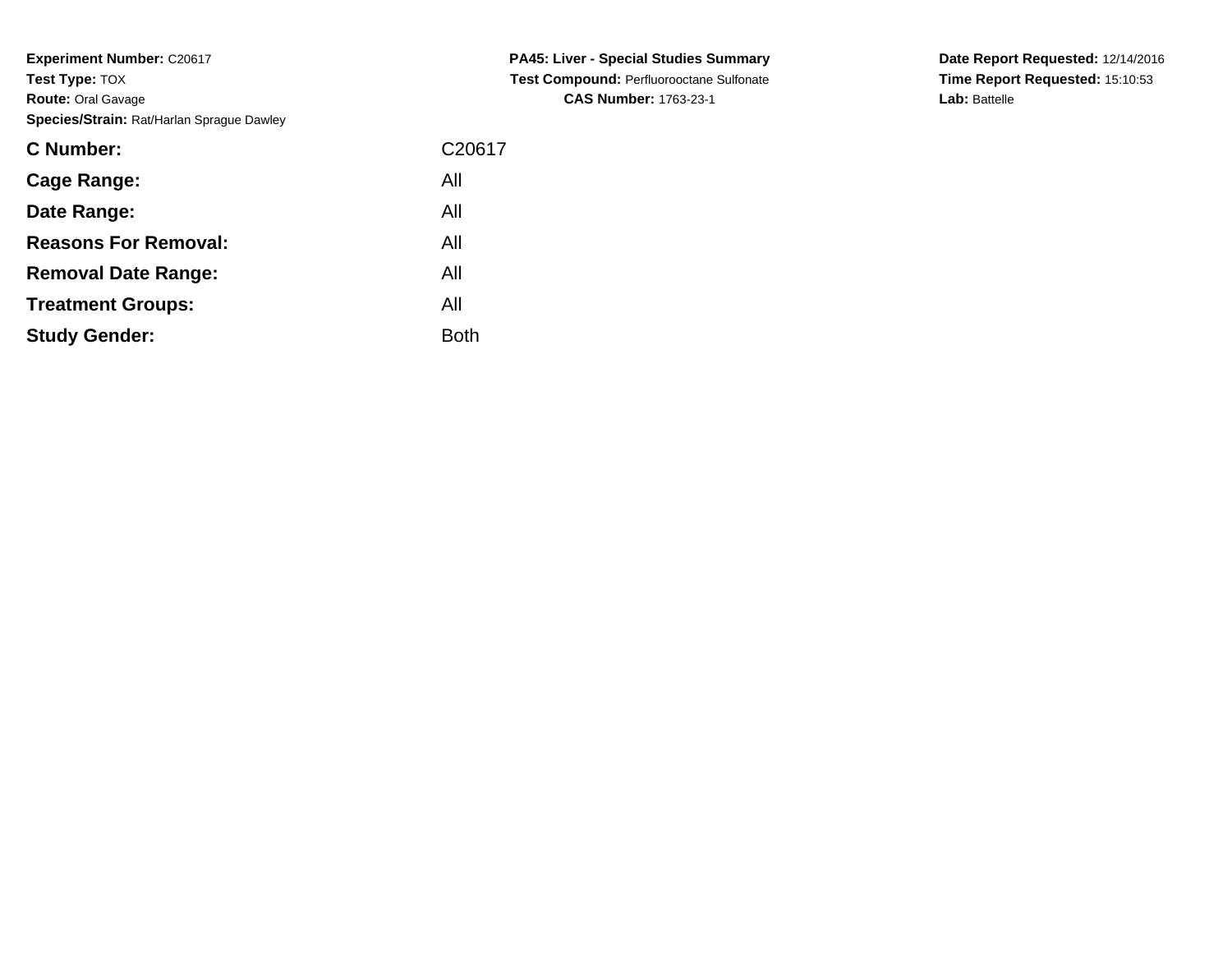| <b>Experiment Number: C20617</b><br><b>Test Type: TOX</b><br><b>Route: Oral Gavage</b><br>Species/Strain: Rat/Harlan Sprague Dawley | <b>PA45: Liver - Special Studies Summary</b><br>Test Compound: Perfluorooctane Sulfonate<br><b>CAS Number: 1763-23-1</b> |                        |                        | Date Report Requested: 12/14/2016<br>Time Report Requested: 15:10:53<br>Lab: Battelle |                           |
|-------------------------------------------------------------------------------------------------------------------------------------|--------------------------------------------------------------------------------------------------------------------------|------------------------|------------------------|---------------------------------------------------------------------------------------|---------------------------|
|                                                                                                                                     |                                                                                                                          | Male                   |                        |                                                                                       |                           |
| <b>Terminal</b><br><b>Sacrifice</b>                                                                                                 | <b>Treatment Groups (mg/kg/day)</b>                                                                                      |                        |                        |                                                                                       |                           |
|                                                                                                                                     | 0                                                                                                                        | 0.312                  | 0.625                  | 1.25                                                                                  | 2.5                       |
| Acetyl Co-A (nmol/min/mg)<br>SD 28 - 28                                                                                             | $1.987 \pm 0.049$ (10) **                                                                                                | $1.959 \pm 0.076$ (10) | $1.736 \pm 0.026$ (10) | $2.029 \pm 0.049$ (10)                                                                | $2.793 \pm 0.090$ (10) ** |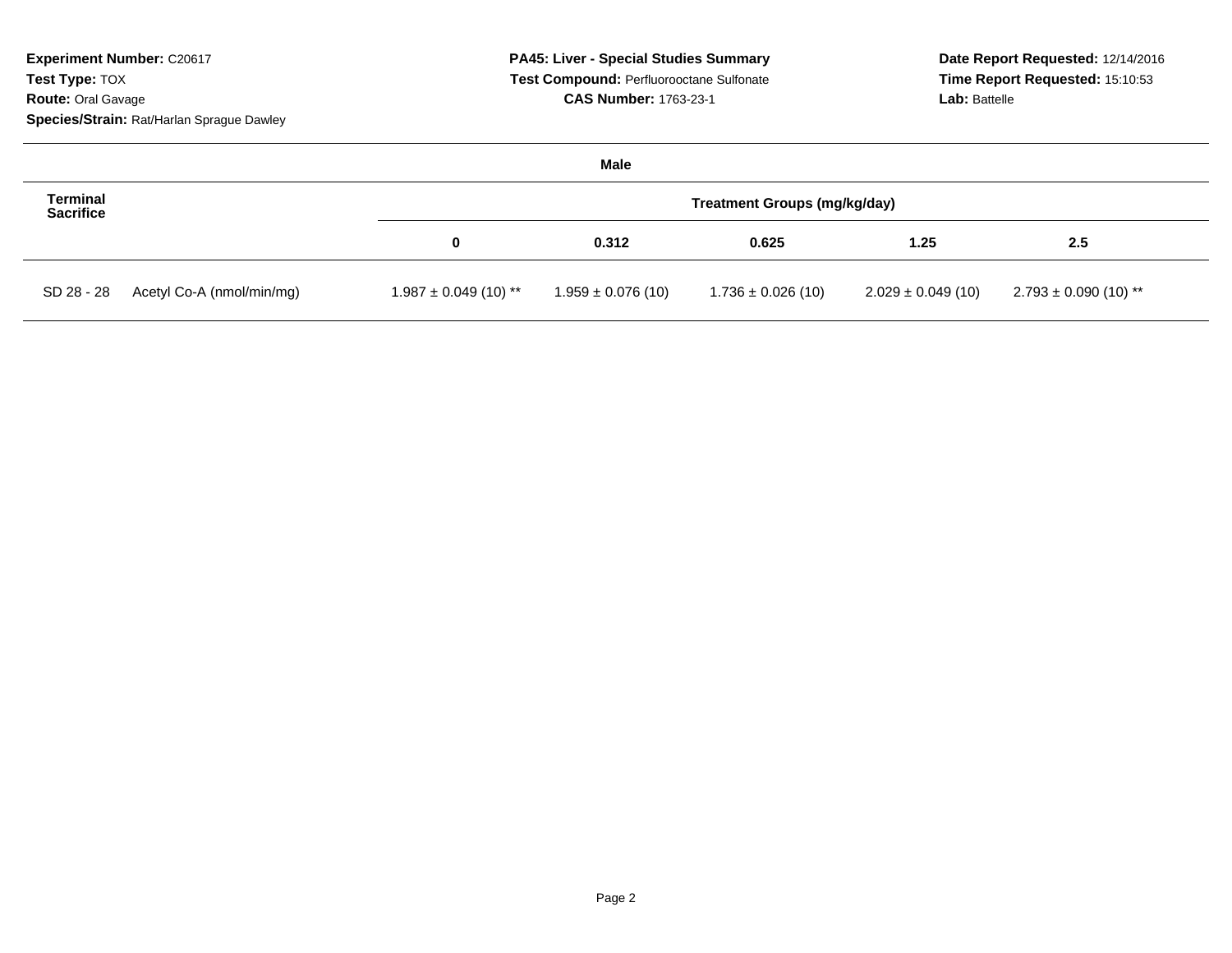**Experiment Number: C20617 Test Type:** TOX **Route:** Oral Gavage**Species/Strain:** Rat/Harlan Sprague Dawley

| Male                         |                                      |                                 |  |  |
|------------------------------|--------------------------------------|---------------------------------|--|--|
| <b>Terminal</b><br>Sacrifice |                                      | Treatment Groups<br>(mg/kg/day) |  |  |
|                              |                                      | b                               |  |  |
|                              | SD 28 - 28 Acetyl Co-A (nmol/min/mg) | $6.053 \pm 0.226$ (10) **       |  |  |